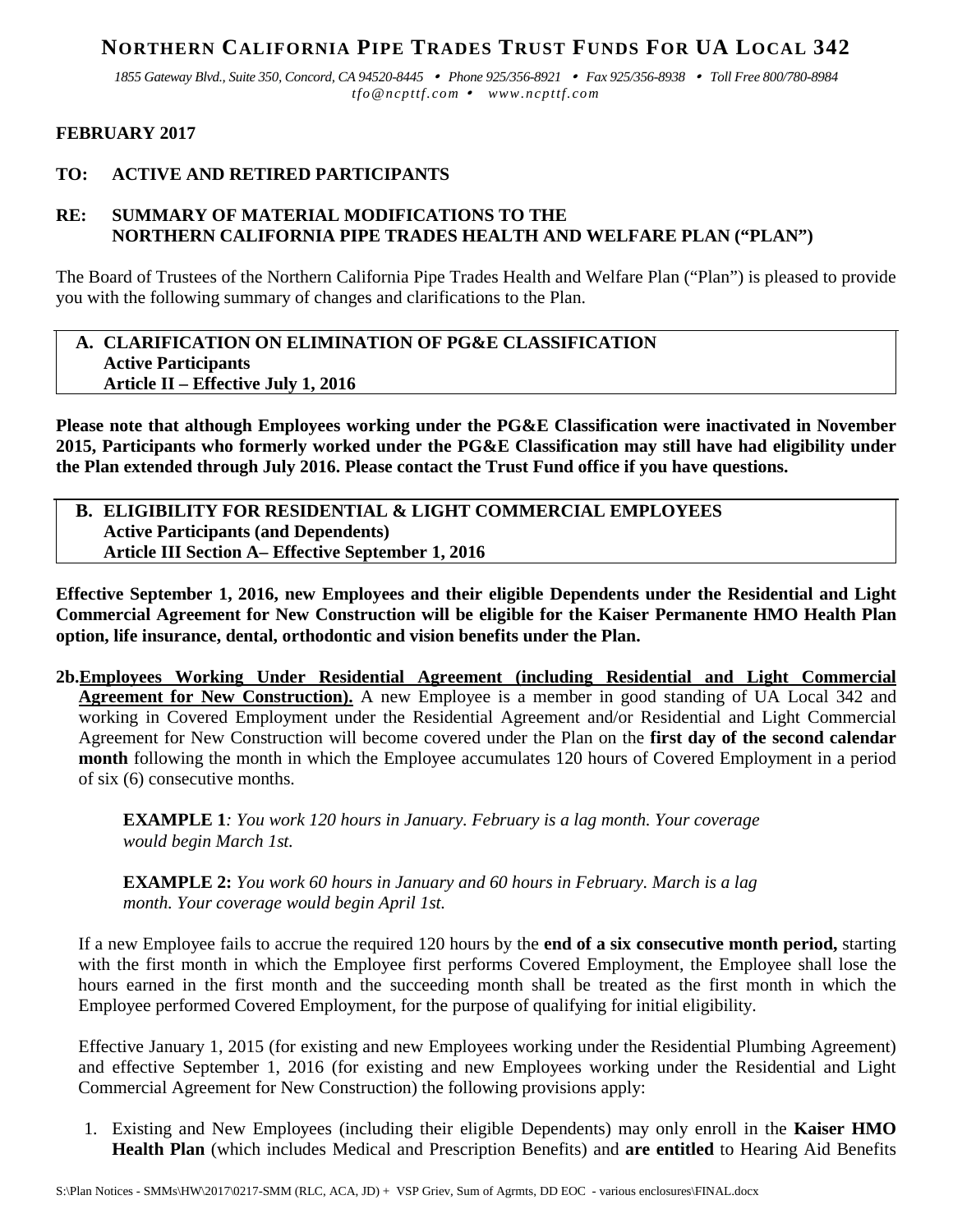(through Kaiser), Life Insurance, Dental, Orthodontic, and Vision Benefits. *However, the bargaining parties have discretion to waive the Kaiser enrollment requirement for existing Employees under limited special circumstances.*

2. Existing and New Employees are NOT entitled to Jury Duty Benefits or Retiree Health and Welfare Benefits because of their lower contribution rate.

The eligibility requirements and other rules in this section are subject to change by agreement of the bargaining parties and/or the Board of Trustees at any time.

Employees under the Residential Agreement (including the Residential Light Commercial Agreement) may be entitled to **Active Subsidized Self-Pay** for up to 4 consecutive months with an overall maximum of six (6) months in a consecutive 36 month period.

**4b.Residential Agreement (including Residential and Light Commercial Agreement for New Construction) - 3 Month Reserve Hour Bank**. When a Covered Employee working under the Residential Agreement (including Residential and Light Commercial Agreement for New Construction) accumulates at least 120 hours during a month, any hours in excess of 120 are banked in his or her Reserve Hour Bank to provide coverage for a later month when the Employee is not working sufficient hours. Up to 120 hours will be deducted from the Reserve Hour Bank to provide each month's coverage. **A Participant may accumulate excess hours to a maximum of 360 hours or three (3) months.**

A Residential Employee (including Residential and Light Commercial Agreement for New Construction) who has worked at least 1200 hours in each of the preceding two (2) calendar years, and who has March eligibility through hours worked or his or her Reserve Hour Bank, will receive up to 360 hours (3 months) in his or her Reserve Hour Bank. This benefit is reviewed annually every March. Once you qualify for this benefit you can continue to accumulate up to the 360 hours (3 months) maximum.

**EXAMPLE:** *In March 2017, if you worked at least 1200 hours in each of the preceding two calendar years (2015 and 2016), you will automatically be granted up to 360 hours (3 months) in your Reserve Hour Bank.*

## **C. PATIENT PROTECTION AND AFFORDABLE CARE ACT Active and Retired Participants (and Dependents) Article XII – Effective September 1, 2016**

Effective September 1, 2016, to comply with the requirements of the Patient Protection and Affordable Care Act ("Act") Section 1557 Nondiscrimination rules, the Plan was amended to prevent covered entities from discriminating against or refusing to treat an individual on the basis of race, color, national original, sex (including gender identity, pregnancy, and sex stereotyping), age, or disability.

**D. JURY DUTY BENEFITS Certain Active Participants Article XVIII Sections 1 and 3 – Effective December 1, 2016**

**Effective December 1, 2016, the time limit for submitting an Application for Jury Duty benefits is increased from "30" to "60" days and the requirement for Participants to be eligible based on Disability Extension is eliminated.**

- **1. Eligibility Requirements:** To be entitled to "Jury Duty" Benefits, an Employee, at the time of Jury Duty, must:
	- **(i)** Be a member of a Collective Bargaining Unit represented by UA Local 342; **and**
	- **(ii)** Be a current member of UA Local 342; **and**
	- **(iii)** Be eligible for Health and Welfare Benefits in the month that Jury Duty begins (excluding COBRA): **and**
	- **(iv)** Meet all Plan requirements under a classification that qualifies for Jury Duty Benefits; **and**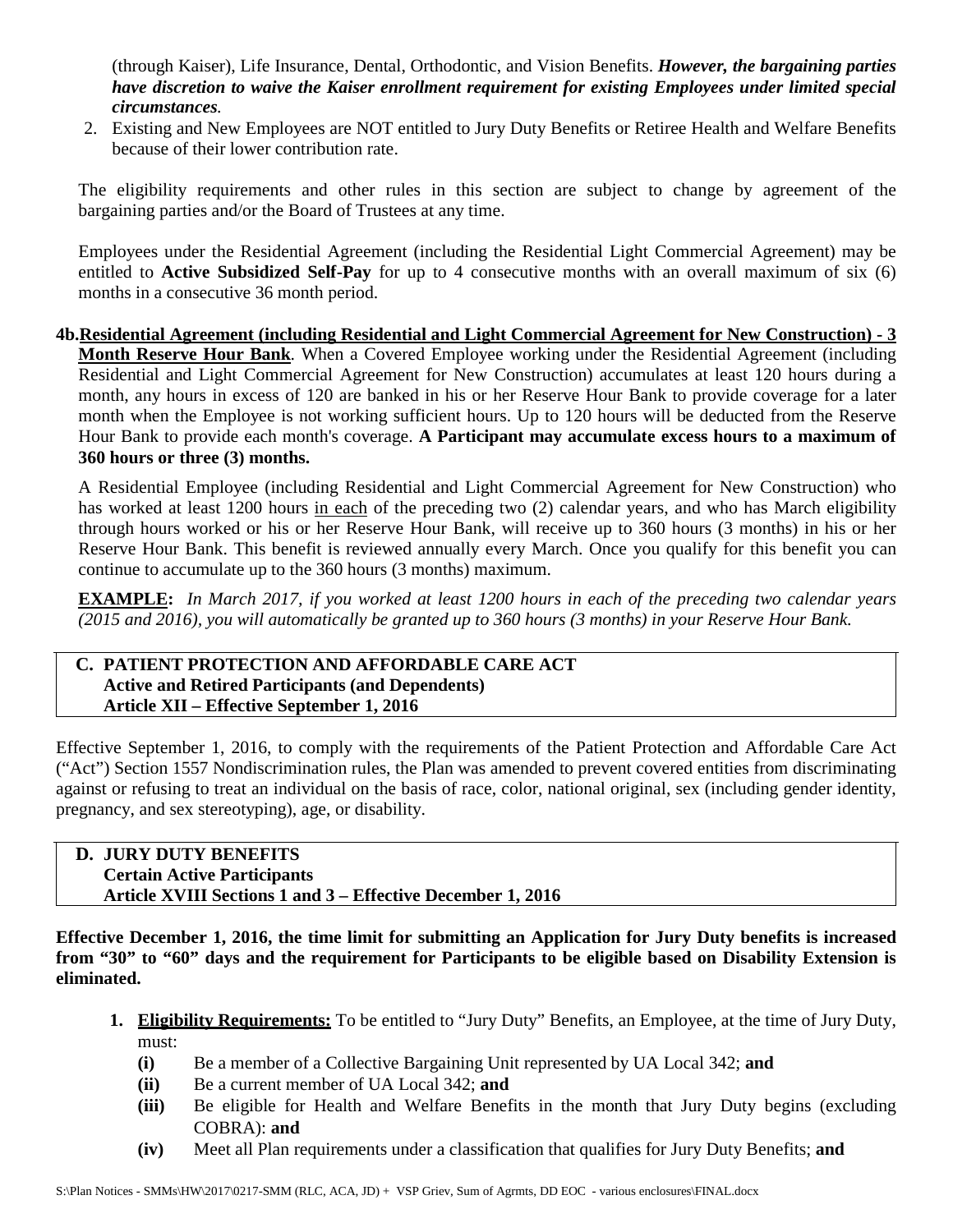- **(v)** Meet either (a) or (b) of the following requirements:
	- **a)** The Participant must:
		- (i) Be actively employed under a UA 342 Collective Bargaining Agreement or registered on UA Local 342's out-of-work list for employment or actively employed on a travel card; **and**
		- (ii) Credited with at least 1000 hours worked in Covered Employment reported during the 36 work months immediately preceding the month listed on the Jury Duty Summons (e.g., Jury Duty summons date lists February; therefore the 36 look month period would begin with December work hours reported in January); **or**
	- **b)** Be disabled from Covered Employment under a UA Local 342 Collective Bargaining Agreement due to: (1) an occupational disability for which State Disability Insurance is being received **or** (2) receipt of Worker's Compensation by reason of an injury suffered while working in Covered Employment for an Employer signatory to a Collective Bargaining Agreement with UA Local 342.
- **3. File Application within 60 days, W-4 (Federal) Form and DE-4 (California State) Form:** Jury Duty Benefits Applications are processed by UA Local 342; however, payment is issued by the Trust Fund Office on behalf of the Plan. An Application for benefits (including all other required documentation) must be received by the UA Local 342 Office **within sixty (60) days** after completion of any Jury Duty service Any Employee seeking Jury Duty benefits must timely submit any information requested by UA Local 342 and/or the Trust Fund Office. The Plan has total and absolute discretion in making determinations hereunder. In addition, you must also timely complete, sign and return the Form W-4 Federal Income Tax Withholding Form to the Trust Fund Office. Under IRS and State tax rules, the Jury Duty Benefit is a wage and considered taxable income. Failure to complete the Form W-4 will result in taxes being withheld using the single and zero deductions withholding under IRS and State tax rules. There is also a DE4 Form for California state taxes which is not mandatory but may also be completed if the exemptions are to be different from your Federal exemptions. **To obtain an Application, please contact the UA Local 342 Office at 925/686-5880.**

IN ACCORDANCE WITH THE REQUIREMENTS OF THE EMPLOYEE RETIREMENT INCOME SECURITY ACT OF 1974, AS AMENDED ("ERISA"), THIS DOCUMENT SERVES AS A SUMMARY OF MATERIAL MODIFICATIONS ("SMM") TO THE PLAN AND SUPPLEMENTS THE RESTATED SUMMARY PLAN DESCRIPTION/PLAN DOCUMENT THAT HAS BEEN SEPARATELY PROVIDED TO YOU. YOU SHOULD RETAIN THIS DOCUMENT WITH YOUR COPY OF THE RESTATED SUMMARY PLAN DESCRIPTION/PLAN DOCUMENT.

If you have any questions, please contact the Trust Fund Office toll free at 800/780-8984 ext. 246.

Respectfully submitted, Fund Manager On Behalf of the Board of Trustees